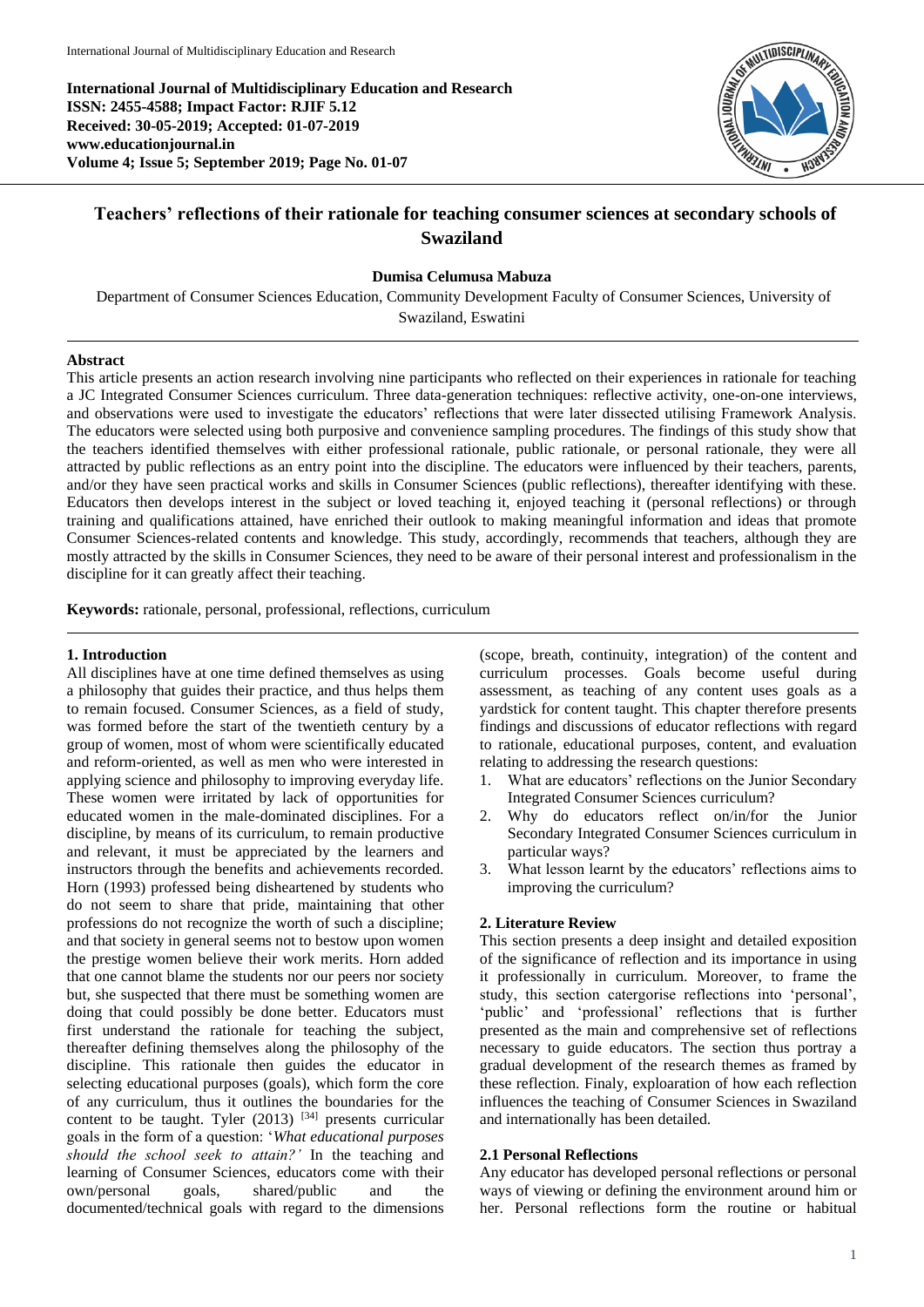subjective activities shaped by the educators' environment, family and culture (Khoza, 2016a)<sup>[19]</sup>. Professionals of all stripes have developed thought or action that normally has no rationale, or is conducted by the professional without conscious focusing on the action. Reflection has to start with consideration of personal feelings, interpreting them in order to learn from them (Atkins & Murphy, 1994; Boud *et*   $al$ , 2013) <sup>[3, 5]</sup>. In addition, Gibbs (1988), in his reflective cycle, advocates for understanding of personal feelings and for the personal background of the practitioner to be first described. Consumer Sciences educators have personal goals, reservations and concerns with regard to the Integrated Consumer Sciences curriculum. This encompasses the personal reasons for teaching this curriculum, which may be owing to love of the subject, desperation for employment, inter alia. The focus of the Consumer Sciences programmes has been on the household (family) ecosystem. This involves developing research and education programmes which demand an analysis of the everyday operations of a household (family). In this light, Young  $(2014)$  <sup>[37]</sup> pronounces that the curriculum focuses on the family as an ecosystem and the improvement of the individual's interaction with the environment. From its definition and philosophy statement, consumer scientists would not argue for long without placing the emphasis on self- development, self-awareness and self-actualization as the ultimate goal for the discipline. That is also enshrined in its philosophy and mission statement.

Furthermore, the personal reflections constitute a world of self-understanding that is driven by lenses calibrated by personal experiences and the immediate surroundings. The practitioner in this world is informed by subconscious thoughts (Khoza, 2015a)  $[18]$  in which educators scrutinise, regardless of whether what they know may in one way be partial. This method of recognising is most likely to prompt changed mindsets, as instructors receive information on whose requirements are being met by their learning and convictions (Marbina, Church & Tayler, 2010)<sup>[23]</sup>. These studies reveal that personal reflection is subjected to subjective judgements of self; as such, it may be clouded by personal emotions that vary from individual to individual. Akbari (2007) <sup>[2]</sup>, on the subject of teacher reflections, argues that the emotional make-up of a teacher must be taken into account to prevent a situation in which teachers only give an account of the negative sides of their teaching or profession. This is possible because subjects are not always independent of their personal viewpoint; this may be harmful to the person's mental well-being.

Moreover, personal reflections are mostly inherited from families, religious groups, and through personal experience. Larrivee  $(2008)$ <sup>[22]</sup> explored how becoming a critically reflective teacher may transform teaching practice, considering self-reflection, or profound inspection of personal beliefs. These personal beliefs, according to Larrivee, must be traced to the way in which they are formulated; and that the essential practices for developing personal reflection should be explained. This article defines processes fundamental to reflective practise. These personal reflections are teacher beliefs that are unchallenged. This was additionally bolstered by Larrivee  $(2008)$ <sup>[22]</sup> while presuming that unless educators build up the act of critical reflection, they remain caught in unexamined judgments, understandings, suspicions, and desires. "Approaching teaching as areflective practitioner involves fusing personal

beliefs and values into a professional identity" (p. 293).

Moreover, even in apparently routine or habitual work, there is a large amount of interaction with people around us (Wenger, 2000) <sup>[36]</sup>. These educators act in their individual classrooms, schools and societies; however, there are public/societal influences that shape their behaviour, forming a community of practise (Cox, 2004)<sup>[6]</sup>.

### **2.2 Public Reflections**

Consumer Sciences educators' judgment may be influenced by their peers, friends, and mentors from the time the decision is made to become a teacher. The association of Consumer Sciences in the USA published a newsletter lamenting that, in several articles, editorials, and radio discussions, people such as medical doctors, entrepreneurs, dieticians, and others are asking: "Where is Home Economics" (AAFCS, 2016). This call has motivated teachers to join the profession. The AAFCS further noted that there is a public outcry stemming from the public being faced with perennial practical problems of lack of food, shelter and clothing. This means that practitioners are anxious to find out what these problems mean to the public. This way of thinking is concerned with understanding events rather than trying to control them, and often involves reforming thinking as professionals try to gain new insights (Marbina, Church & Tayler, 2010) <sup>[23]</sup>. In addition, Van Manen (1977)  $^{[35]}$  and Zeichner and Liston (1987)  $^{[38]}$  are of the opinion that public reflection educators are more concerned with the principles that guide their teaching practices. This means that educators are concerned with the attainment of aims and objectives. Similarly, Khoza (2015a) [18] posited that the public-reflection factor is concerned with an outcome-based curriculum in which the major concern is the competences that the curriculum must develop in the learners. In this regard, public reflection is powered by the integrated curriculum. Such educators are more concerned with developing or changing learner behaviour through set goals and objectives. This, therefore, demands that the objectives be pre-set, and that they serve as guides for teaching. Such thinking conforms to Ralph Tyler's rationale that learning outcomes must be listed along with corresponding goals and objectives.

Furthermore, the curriculum of Consumer Sciences from its inception in Swaziland was influenced by societal needs, for example, malnutrition, and the preparation of young girls to cook for the European colonists. This saw such content being incorporated. Mberengwa and Johnson (2004) [25], when studying curriculum change in Consumer Sciences education at Gweru Teachers' College, noted that this curriculum in Zimbabwe and in most African countries, was introduced by the colonists, owing to public need for household/domestic work and in the realm of agriculture. Smith  $(2008)$  <sup>[31]</sup> observes the same in most Nigerian counties. This assent that Consumer Sciences in Africa had a strong Western influence has been an open discussion in scholarly articles and conferences. However, other countries in Asia bear the same testimony. In China, for example, McGregor (2008)<sup>[26]</sup> observes that Consumer Sciences was introduced in

1914 by Western missionaries who were then trained in the USA after the country's long out- dated system ended. McGregor  $(2008)$ <sup>[26]</sup> further asserts that China's curriculum was then shaped by the public need at that time. As evidence of this, China cancelled all Consumer Sciences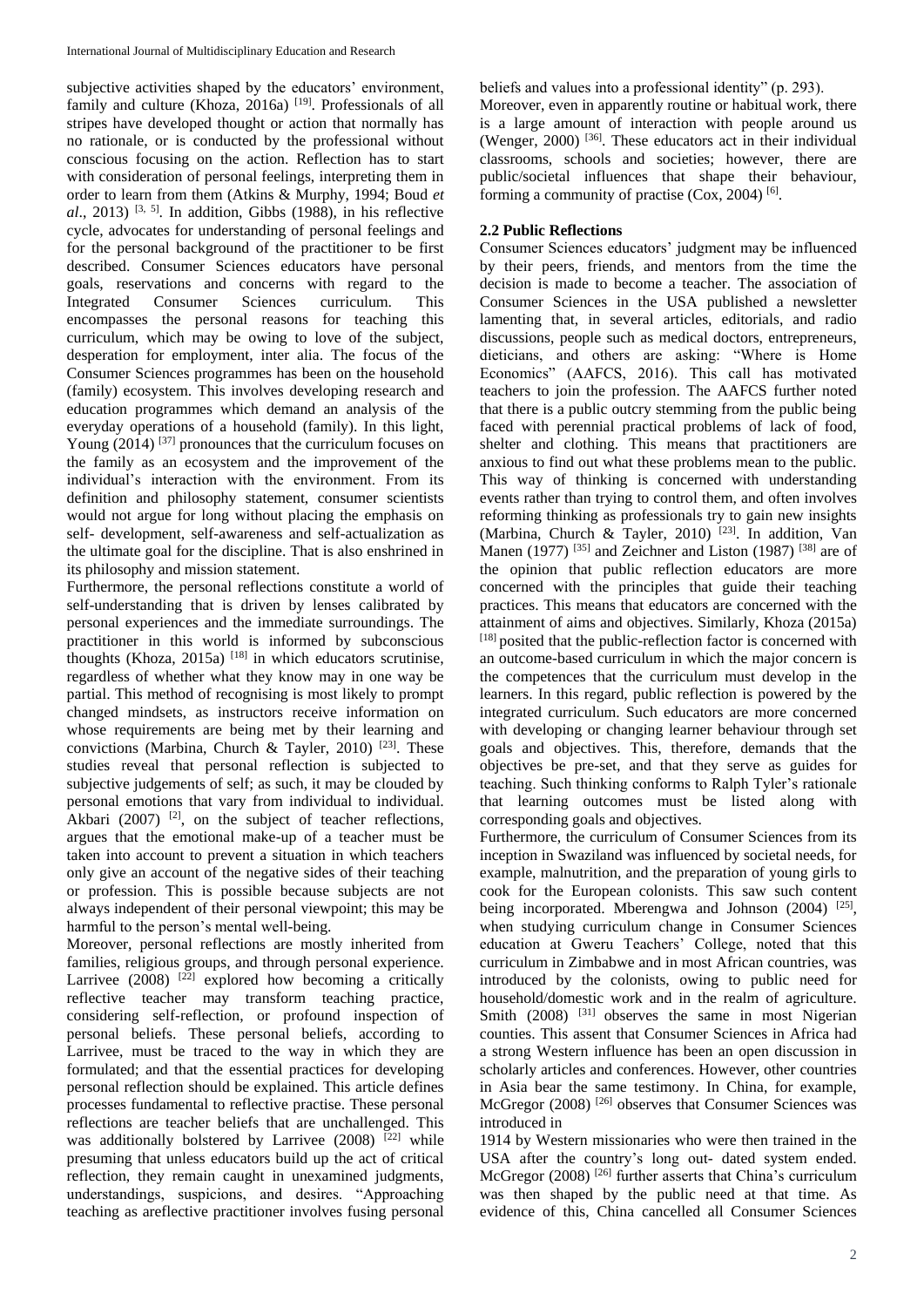programmes nearly 40 years after their introduction, there no longer being a need for them, thanks to China's modernization process. Also, over the last decades, Swaziland has suffered the HIV/AIDS pandemic; thus the curriculum had to respond to that societal need by incorporating topics on its prevention and treatment.

### **2.3 Professional Reflections**

Finally, the technical world, according to Van Manen (1977) [35], is ranked higher in his hierarchical model of reflection development. The technical aspect, professional reflection, presents the activities that have been proved to be effective and on which the practitioner may depend. In the professional world of educators, teaching defines the discipline or profession by placing more emphasis on a technology-integrated curriculum and the curriculum itself, as influenced by performance/collection/vertical curriculum  $(Khoza, 2015a)$ <sup>[18]</sup>. Furthermore, immediately after independence in 1991, the Armenian government aligned her national curriculum using state standards and the international standards of the EU (Terzian, 2016)  $^{[32]}$ . The EU standards imported professional educational standards into the Armenian secondary curriculum. This information from the studies above reveals professional reflections as the highest level of reflection using scientific methods that may be proven and replicated. This act of upholding international standards or professional reflections awarded the Armenian curriculum substantial assistance and approval by international organisations. Practitioners informed by the professional rationale base their assertions on written articles in which evidence may be provided to support their stand. Hobart and Frankel  $(2001)$ <sup>[14]</sup> assert that a person informed by professional reflections is proficient in communication information, facts, knowledge and their ideas in writing. Consumer Sciences as an assortment of information is made out of the realities, learning, and the global guidelines that detect the content to be taught. This is revealed by McGregor (2012)<sup>[27]</sup>, that the provision of services in Consumer Sciences must involve rigorous, responsible, intellectual activity. This is to suggest that the professionals in the field should continually engage in scholarly activity that assesses the existing knowledge. These studies depict a professional reflection person as one who is articulate, and who possesses technical know-how.

# **3. Methodology**

This article applied a qualitative research approach rooted on the critical paradigm that set down the rules and regulations that established and defined the boundaries and guided me on how to act within those boundaries in order to be successful. This paradigm got to be basic for this study on two premise; one being that Consumer Sciences may be a social science and literature has demonstrated that critical paradigm gives a capable and persuasive system in social sciences by amplifying the interprevists mandate to get it the society but critiques it and take action. Furthermore, it frees participants from historical and auxiliary social phenomenon. Additionally, apart from illuminating the Consumer Sciences teachers and taking action, critical paradigm has been utilized broadly by Consumer Science curriculum studies (McGregor and Murnane 2010) [28]. Such an investigation is way better accomplished by utilizing a self-reflective enquiry, an action research, for the teachers to be effectively included in reflecting on their practises with

an point of improving their choices in Consumer Sciences. Purposive and convenience sampling procedures were used to generate data. The sample size consisted of nine (9) educators from the Manzini and Hhohho regions of Swaziland. Ethical concerns were observed according to the Rand Afrikaans University 2002 guidelines for ethical concerns. Participants were therefore informed of all their rights and their real names were concealed but pseudo names (Educator 1, Educator 2…..Educator 9) were used. For triangulation purposes, three data generation methods (one-to-one semi-structured interviews, reflection activity, and observation) were used. To establish trustworthiness of the qualitative research data, first, data was gathered from multiple sources for the purpose of enhancing genuineness of data (Creswell 2013)  $^{[7]}$ . A voice recorder was used to verify that data gathered was consistent across the sources of data, for triangulation purposes i.e. providing a detailed research method used, offering a rich description of the settings and context of the Consumer Sciences educators interviewed to improve its transferability. Then, for dependability, we outlined the processes of reporting data in detail, thus enabling future researchers to repeat this study, not necessarily to gain the same results and used direct quotations for readers to access authenticity of findings. An assistant researcher was used to collect comparable data. This ensured that the study's findings are the outcome of the reflections and ideas of the educators, with no characteristics and preferences of our own thus enhancing confirmability. Lastly, the credibility of the research instruments was strengthened through use of a panel educationists and peer scrutiny to review whether the interview questions really reflected and presented the construct and content that solved research questions through the phases of action research. The action research had two phases and each method was therefore administered twice i.e. once in each phase to enhance data analysis. The Framework analysis was used and is commended with regard to well organisation of data, retaining link to data, thematic analysis, case analysis and combining examples and explanations. Themes generated from literature organized date and the findings are presented thematically, using direct quotations to express the voices of educators (Creswell 2013) [7] .

### **4. Results and Discussions**

## **4.1Why are they Teaching Consumer Sciences? (Rationale)**

During Phase One, educators were given a reflective activity (journal) helping them to critically think about the rationale for teaching the subject Consumer Sciences. However, recording such thoughts only benefits educators informed by professional reflections. Therefore observation, focus, and one-on-one interviews were also conducted to allow educators informed by public and personal reflections to express their rationale clearly in a social setting. This was done in a relaxed environment or personalised space in which I was asking personal questions face-to- face.

The participants had to reflect on their personal rationale, public rationale, and professional rationale. None of the nine participants reflected on all three rationales. Each participant identified with one form of rationale during the written reflective work. For example, only the rationales of Educator 3 and Educator 5 were derived from professional reflections that indicated a vision of the discipline supported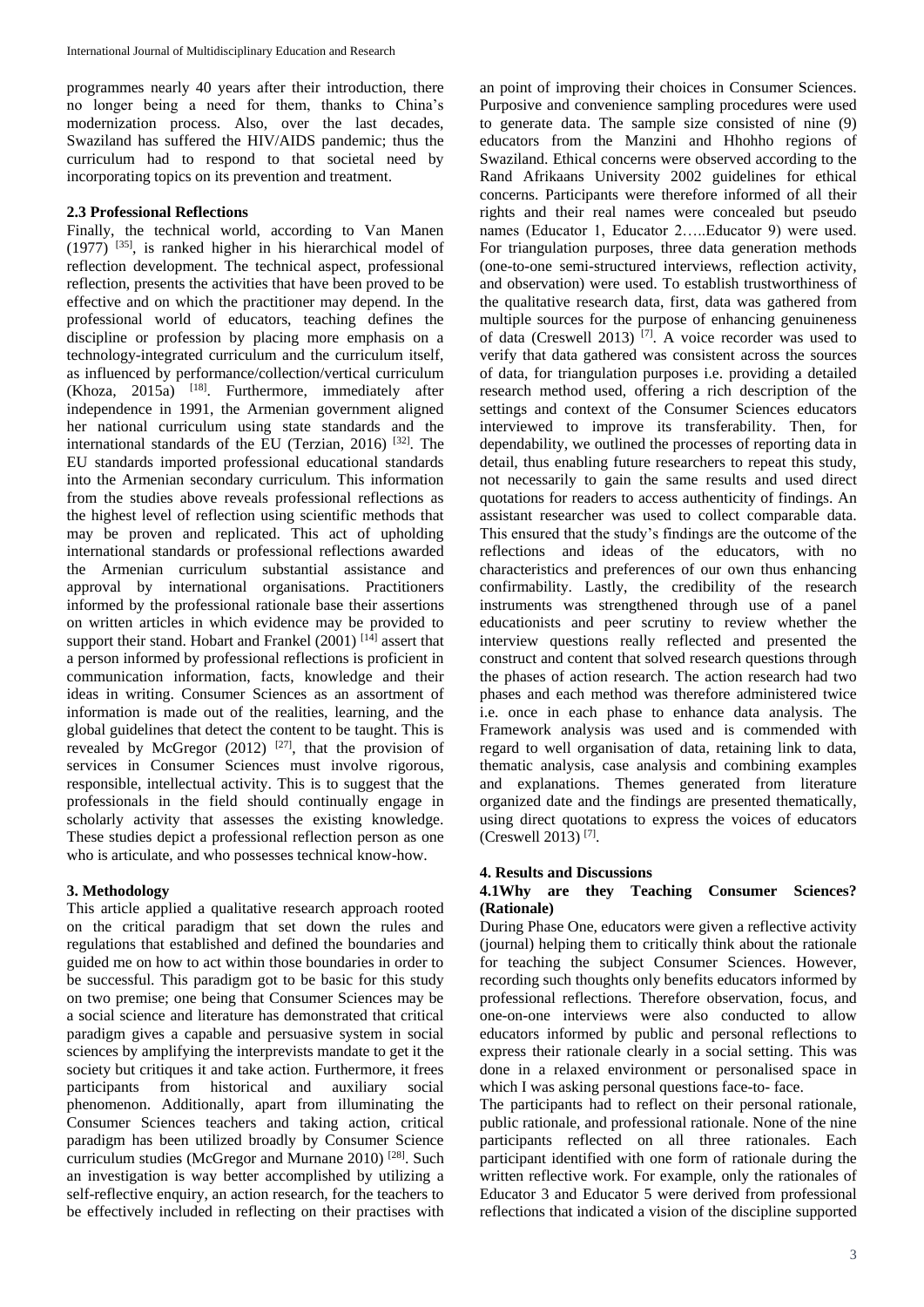by their knowledge and the training they have received. Educator 3 said: *"I teach Consumer Sciences because I am a qualified Consumer Sciences teacher trained in the discipline and thus every teacher in the department is expected to teach at least one Consumer Sciences class."*  Correspondingly, during the face-to-face interviews she confirmed that her rationale is deeply rooted in the tertiary academic training she received as a teacher. "*I was trained in home economics for five years. I selected Consumer Sciences as my first choice through mature entry".* The rationale for being a teacher was influenced by public reflections*: "I decided to be a teacher during the first week of orientation and, my aunt who was a Consumer Sciences teacher's works related to Consumer Sciences such sewing made me see her as a leader and I decided to follow her path"*. However, this teacher had a desire for training in Consumer Sciences. "*I wanted to be trained in Consumer Sciences to acquire more knowledge in this subject"*.

The observation session, however, proved that Educator 3's rationale is greatly influenced by public reflections. While teaching a lesson on child care and development, Educator 3 consistently encouraged students to make use of the skills she imparted to them: they would be able to make clothes for themselves. In support of this, the teacher gave the example of Consumer Sciences skills obviating the need for purchasing, for instance, baby clothes. These can be sewn at home.

Educator 5 further noted that she had acquired vast knowledge and ideas from the discipline. Through her expertise she was ready to organise these ideas a meaningful way that learners can assimilate. "*My rationale for teaching JC Consumer Sciences is to organize ideas and help make knowledge more meaningful and useful to learners than just having them memorise the material"*. During the face-toface interview, Educator 5 further elaborated that the students need concepts and ideas of the discipline for them to be able to connect with knowledge from other disciplines: *"Students need the understanding of the subject for them to connect even with other subjects and we need not to just give them skills. That understanding broadens their views. Skills can be acquired by anybody on the streets e.g. baking scones can be done even by the granny. This defines my existence, to make those connections for education to be meaningful".*

Similarly, during the observation, this teacher was explaining to the learners that Consumer Sciences is a body of knowledge, but that it does not exist in isolation. She mentioned subjects such as Agriculture and the natural sciences from which Consumer Sciences draws its knowledge.

The reflections above undoubtedly indicate that Educator 3 and Educator 5 share the same rationale for becoming Consumer Sciences educators. The common rationale is that they are trained in the discipline and thus qualified to teach the curriculum. These educators therefore consider themselves experts in the field. This is clearly outlined by Educator 5 in that she has acquired vast knowledge and ideas from the discipline. This places her in a better position to organise those ideas in a meaningful way for learners to understand. It is interesting to note that both these educators are still young, and the findings confirm East's (1980) observation that the new professionals in Consumer Sciences are confident, and they know their material. These professionals are likely to be successful in their teaching,

particularly in national performance, because they remain open to finding new information, techniques, and content knowledge (Bevir & Rhodes, 2015)<sup>[4]</sup>. They are able draw upon the knowledge base of Consumer Sciences in directing their teaching. Educator 3 and Educator 5 therefore are rooted in their professional reflections. These educators therefore do not align themselves with the dictates of an integrated curriculum that, according to Khoza  $(2015a)$ <sup>[18]</sup>, should be competence based, with more focus on acquisition of skills.

#### **4.2 Public rationale**

The rationale for Educator 9, Educator 7, and Educator 1was rooted in the public reflections associating Consumer Sciences with public identity. "*My vision in teaching Consumer Sciences is to exert the skills the subject comes with to students for daily and future use in their entire households and entrepreneurial prospects"*, said Educator 9. During the interview, she added that her rationale is to make sure that "*I deliver the syllabus to the students so that they acquire understanding and skills"*. She further elaborated on how, through Consumer Sciences, she has developed skills that she is now using after opening a catering business. Even though Consumer Sciences' areas of specialization range from nutrition, clothing, home management to housing, Educator 9 frequently justified her viewpoint and gave examples using competencies taught in food and nutrition.

Similarly, Educator 1, in her reflective journal, noted her desire to serve the community through skills and training she received. *"I joined the profession of Consumer Sciences teaching because I was enthusiastic about assisting students and communities through their children to cook proper meals for their health and be able to do things on their own. I was actually influenced by my teachers who were Sisters in my Catholic Secondary School. They were very handy, sewing our uniforms and cooking for use and we didn't lack anything. We were a complete family right in the hostel. So, I also wanted to produce a young adult who will be selfsufficient in their communities".*

Furthermore, during the interview, Educator 1 explored her rationale for teaching, that students be prepared to work on their own and start businesses: *"I want to mould up a child to live better in a society and I am about to retire next year, to me this is what Consumer Sciences has lived for….preparing the students for the future and they must shine in their communities with the knowledge they have received from us as Consumer Sciences teacher. They must be able to start their own businesses either in catering or as designers…..it is really painful you know when I see people without Consumer Sciences doing it and our students are waiting for an employer. Just here, in our offices, a young lady is selling to us simple fat cakes and I said to my heart…this is exactly what our graduate in Consumer Sciences must be doing".*

Likewise, Educator 7 reinforced Educator 1's viewpoint that Consumer Sciences is one of those subjects that equips learners with life skills they can use to generate income and flourish. *"I want my students to learn to do things on their own and start businesses in their communities to improve the well-being of their families"*. During the observation session, Educator 7 was teaching Form 2 Consumer Sciences students a topic on commercial patterns, discouraging learners from buying or using commercial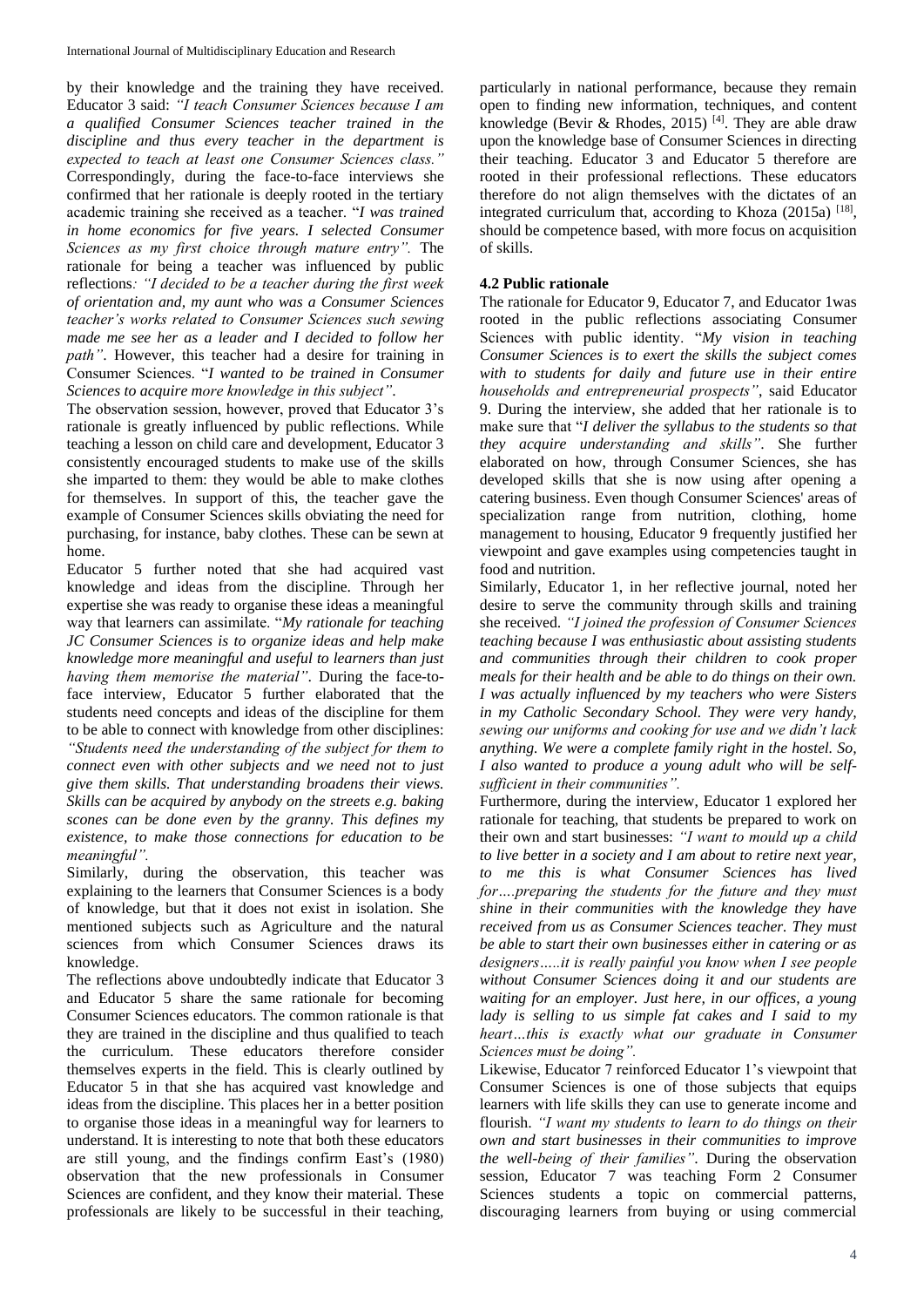patterns. *"I teach you what is in the commercial envelope because it is in our syllabus and you must know it, otherwise, as Consumer scientists you must be able to make your own patterns"*. She further reminded them, as discussed earlier, that these commercial patterns do not fit the African figure well. When interviewed face-to- face, Educator 7 revealed that she had selected Consumer Sciences education as her first choice. *"It was my first preference because I wanted this subject to gives me skills that I can use at work and at home so that I can be able to do things on my ownl"*. However, she selected education because it increased her chances of gaining employment. "*I didn't like teaching initially. I was from a girl's school and those kids were naughty so really didn't like being a teacher but because it offered greater employment opportunities, I found myself in it."*

This findings clearly indicate that the rationale for these participants − Educator 9, Educator 7 and Educator 1 − to be teaching Consumer Sciences was constructed through public reflections in the form of influences from their high school teachers, parents, and from their willingness to develop a skill in their students, themselves, and the community. They therefore indicated that they had selected Consumer Sciences teaching as the first choice for professional training. They already they had some enthusiasm to assist learners and communities to prepare healthy meals that will alleviate diet-related illness; equally, they wished to impart sewing skills so that others might sew their own clothing to conquer poverty. This finding is in line with the assertion by Mberengwa and Johnson  $(2004)$  <sup>[25]</sup> that Consumer Sciences, from its inception, has had an influence on societal needs, such as the addressing of malnutrition and the preparation of young girls to appropriately cook for their European employers. Similarly, Martinko  $(2013)$ <sup>[24]</sup> decries the new generation children of the twenty-first century who fail to prepare healthy, homemade food and lack understanding of good nutrition. This clearly demonstrates a public need that may have driven these educators to respond to that need.

### **4.3 Personal rationale**

With the first written reflective activity, not all the participants reflected on the rationale for liking the subject. The findings reveal that there are areas in Consumer Sciences such as cooking or sewing that attracted educators to the profession. For example, Educator 8 said, *"Firstly I chose the profession as I liked cooking and sewing and as I learned and understood what it was about I had a passion for it and now I enjoy making a difference in the life of the learner (gained skills, acquired information to use now and in the future as well as changed behaviour)".*

In addition to the love of sewing and cooking participants demonstrated esteem for their subject. This was evident when observing Educator 8 teaching her students to sew fasteners and openings. She portrayed Consumer Sciences teachers as better professionals than other teachers in the school. She frequently used the phrase, *"we Consumer Sciences teachers are better because….."* She thus demonstrated love for and pride in her subject, encouraging students to follow in her footsteps. Interestingly, one of her students argued that teachers were poorly paid in Swaziland, therefore she could not take up the teaching profession. However, this debate challenged Educator 8 to justify her profession more extensively, stating that, even though they

may be poorly paid, teaching Consumer Sciences is enjoyable. The teacher has had so many opportunities and more time on her side to conduct other entrepreneurial projects. This was also evident during the one-on-one interview with Educator 8, *"I choose home economics as my first choice at the university because I loved it. Although at Ngwane High School where I did my secondary education there was no fashion and fabrics I fell in love with food and nutrition. It is not like I hated the sewing part but my mother was a tailor and I hated it during that time because I had no time for myself I would be always busy helping my mother. When I reached school I developed the love for it. I also loved teaching. I never knew it had so much work though"*.

Similarly, Educator 4 expressed her love for Consumer Sciences and teaching of it, saying that her love of the subject had developed from secondary school through tertiary learning to her teaching. Her performance is now a new drive towards loving the subject. *"I applied for the Consumer Sciences education. It was a subject I liked at school and I would pass it very well. I chose it in JC and I got an A. I was brilliant; my teacher challenged me into doing Computer Science. Computer Science teacher advised that I sit for Computer Science even though I wasn't learning it. For Consumer Sciences even at senior level I passed it very well. I like teaching, yes I do like. Ever since I started teaching my students pass and that's encouraging. The only thing I don't like in teaching Consumer Sciences is working under pressure but I am self-motivated. Motivation is one drive and I can advise novice teacher to develop such and consider the curriculum all the time"*. However, during observation, Educator 4 expressed exhaustion and discouragement, mostly from the pressure of teaching larger groups and the lack of teaching resources in Consumer Sciences. She even exclaimed that "*I feel like I can just take a break or change profession….."*

Lastly, Educator 2 believes she is liberated and thus her rationale for teaching Consumer Sciences is empowerment and emancipation of the learners. "*I teach the students to take informed consumer decisions and be able to live sustainable lives through the use of skills attained in Consumer Sciences lessons theory and practical"*. Similarly, during the one-on-one interview, Educator 2 expressed passion for teaching and her love for Consumer Sciences, *"I did food and nutrition at school. I chose to be a Consumer Sciences teacher because it was a subject I never had problems with and thus I had interest in it"*. She also derives some interest from her Consumer Sciences teacher who was her role model to the extent that she began to consider critically anything currently happening to the environment and reflecting on what she could have contributed. *"I think I am ok with Consumer Sciences and I have established myself in it and relate myself very well in Consumer Sciences".* That developed desire to transmit her emancipation to others through teaching. *"And, I have a strong desire to share information. Yes I need money but you can never have enough money. I have a passion for teaching*".

Personal rationale constitutes a series of self-located reasons and justifications for choosing and teaching Consumer Sciences. The rationale for Educator 2, Educator 4 and Educator 8 teaching this subject was rooted in personal reflections. Their justifications were either on personal development of self, the learner, or merely propelled by love and self-constructed admiration. These findings confirm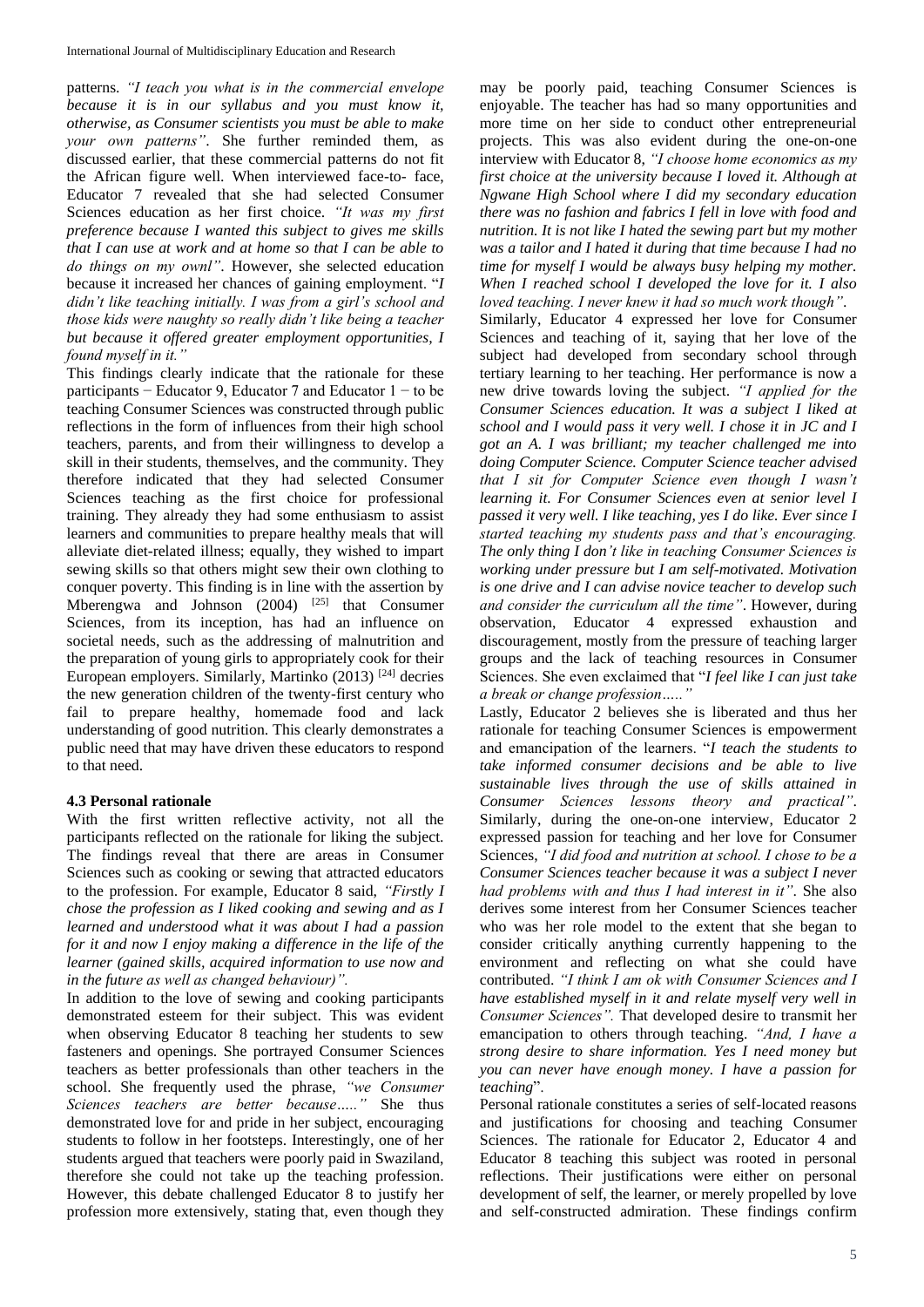Young's (2014) [37] contention that educators of Consumer Sciences would not argue for long without the emphasis on self-development, self-awareness, and self-actualization as the ultimate reason for their actions. That is also preserved in the mission statement of Consumer Sciences (IFHE, 2016) [16]. Similarly, this aligns very well with the philosophy of Consumer Sciences challenging a curriculum to develop a person as an individual, for her to enjoy her immediate environment. These educators therefore draw on personal reflections to establish their identities within the teaching of Consumer Sciences. It also confirms that love and enjoyment of teaching the curriculum is improved (Gamedze, 2012) [11] .

### **4.4 Why are they teaching Consumer Sciences? (Phase Two)**

During this phase of reflection, all the educators had developed a conception of the three domains of reflection and the importance of viewing curriculum from the perspectives of all three lenses, as prompted by the studies of Tyler, Stenhouse, and Freire.

#### **4.5 Public reflections activating personal rationale**

Educators, during the second reflective activity, reflected extensively on the public rationale that was used to qualify their personal rationale. Educator 2 expressed love for the subject but justified this using public reflections as this helps solve problems of the family and the society. *"I love Consumer Sciences because its prepares the students to be self-independent, family's to be self-reliant particularly in solving the problem the society is facing".* These problems include malnutrition and the inability of families to be selfsufficient. *"I therefore teach the students to be informed Consumer decisions and be able to live sustainable lives through the use of skills attained in CS lessons theory and practical"*. Similarly, Educator 4, Educator 9 and Educator 6 love Consumer Sciences for being a practical subject. Again, their love stems from its practical or skills-oriented nature that imparts learners with the capabilities to live better in society. *"I teach Consumer Sciences because I love it since it's a practical subject. I used to pass it at high school and that motivated to pick it at the university"*, Educator 4 explained. Educator 6 added that it: *"Promote better living conditions within individuals, families and the communities at large. Consumer Sciences education seeks to provide day to day activities focusing on imparting knowledge and skills to empower the learners in making informed decisions that will enable them to live independently with one another"*.

Educator 9 stated that doing well in the practical component of Consumer Sciences motivated her to love it. *"I teach Consumer Sciences because I love it since it's a practical subject. I used to pass it at high school and that motivated to pick it at the university"* On another hand, Educator 3 and Educator 7, through public reflections, engaged in Consumer Sciences activities and through the work and encouragement of siblings, but eventually enjoyed it. "*I didn't know much about it but my mother's sibling advised me to select it at the university. I just wanted employment by then but now I enjoy teaching Consumer Sciences and my students love me"*. Educator 7 added that Consumer Sciences is one of those subjects that equips learners with life skills they can use to generate income and flourish; thus she enjoyed teaching it.

#### **4.6 Public reflections activating professional rationale**

The professional reasons educators associated themselves with during the second phase stemmed mostly from professionalism and the employability of Consumer Sciences teachers in Swaziland. Educator 3 identified herself in the teaching profession as a trained professional prepared for teaching the subject. *"I am a qualified Consumer Sciences teacher by profession. I therefore teach Consumer Sciences because every teacher in the department is expected to"* and Educator 6 aligned herself with the mission of Consumer Sciences as a guide that defines her path and professionalism. "*I was trained in Consumer Sciences so I want to replicate myself in the community"*, concludes Educator 7.

Furthermore, Educator 4 and Educator 9, just as the other educators gained influence from public reflections, teach the subject because it offers employment. Educator 4 said, "*My aunt advised me to go for Consumer Sciences as there was still employment as I did not lack employment after graduating from the university"*. Similarly, Educator 9 adds that "*my mother was working as a secretary at the University of Swaziland and advised me to be a Consumer Sciences teacher as there were more employment opportunities and I am now actively involved in the Association of Consumer Sciences in Swaziland".* Figure 1 therefore depicts the three rationales in which public reflection/rationale was seen as entry point for either the love (personal) or the training and professionalism (professional).



Fig 1: Public rationale as rationale for personal and professional rationales

The findings reveal that Consumer Sciences educators learnt and developed reasons for teaching in Phase Two of the study. This has been evident with educators now reflecting on the three domains. This observation validates that reflection is essential for all teachers to continue being effective (Day, 2001) [8]. Schon (1983) argues that the public reflection (reflection-*on*- action), together with professional reflection (reflection–*in*-action), are the two forms of thinking necessary for one to interrogate his/her actions. Other scholars (Munby, 2012; Draper & Harrison, 2010; Giaimo-Ballard & Hyatt,  $2012$ )  $[29, 9, 12]$  have endorsed and validated Schon's work, ignoring the importance of personal reflection in thinking. Killion and Todnem  $(1991)$   $[20]$  then expanded Schon's reflection model to incorporate the personal reflections by including the concept of reflection-*for*-action. Furthermore, Khoza (2016b) [17] confirmed the importance of personal reflection and suggested that once educators develop their identities, they are able make good judgements of the content/discipline (professional reflections) and the skills/competence (public reflections). These three domains of thinking facilitate methodological thinking capabilities (Kolmos, 1996; Thomas, 2008)<sup>[21]</sup>.

#### **5. Conclusions**

The findings on the rationale for teaching Consumer Sciences may better be depicted in the Figure 1, in which reflections of educators indicated that, even though educators identified themselves with either professional rationale, public rationale, or personal rationale, they were all attracted by public reflections as an entry point into the discipline. It may therefore be concluded that educators were influenced by their teachers, parents, and/or they have seen